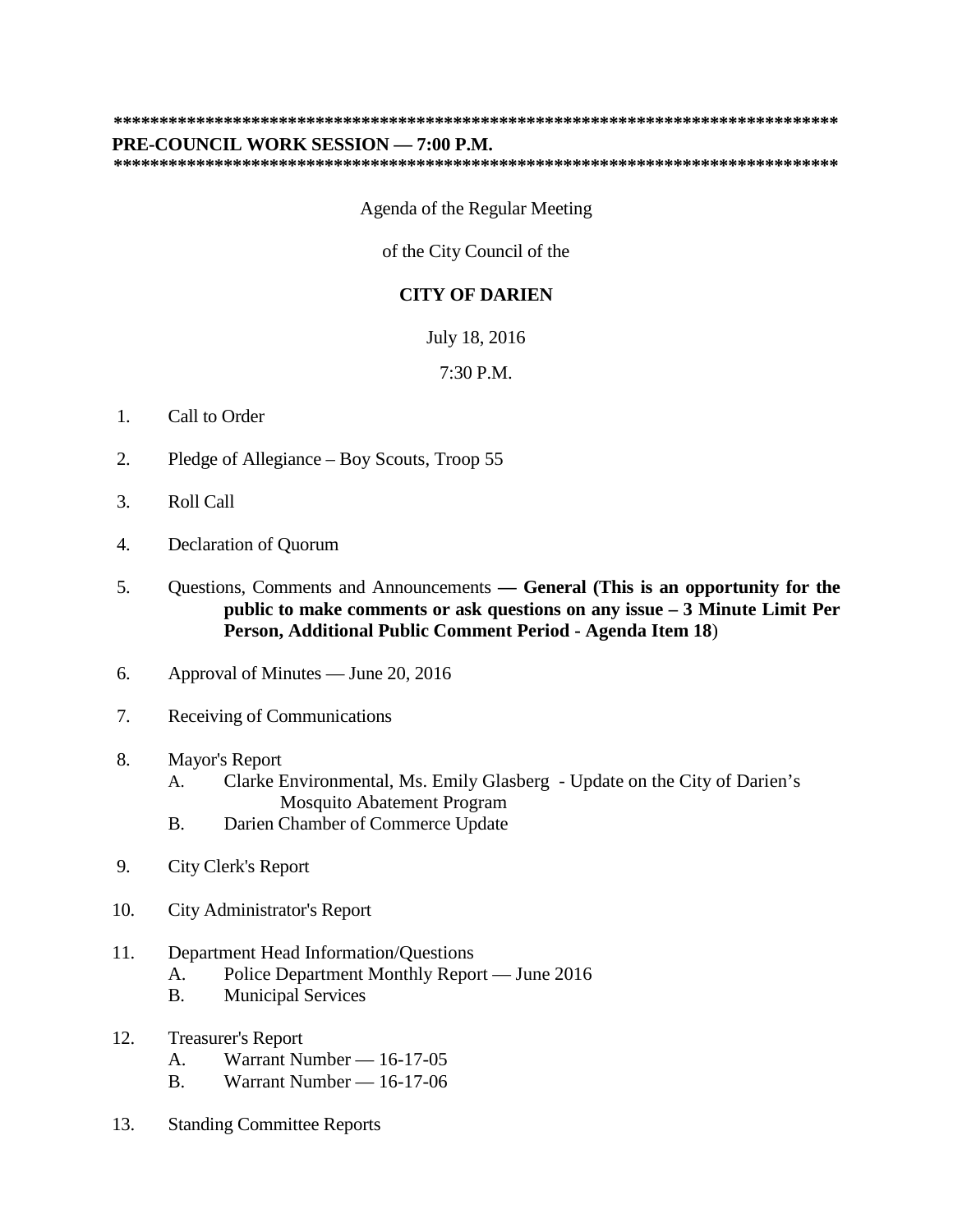Agenda — July 18, 2016 Page 2

- 14. Questions and Comments **— Agenda Related (This is an opportunity for the public to make comments or ask questions on any item on the Council's Agenda – 3 Minute Limit Per Person)**
- 15. Old Business
- 16. Consent Agenda
	- A. Consideration of a Motion to Grant a Waiver of the Raffle License Bond Requirement for Our Lady of Peace Home and School Association
	- B. Consideration of a Motion Authorizing the Purchase of Evidence Drying Cabinets and Fuming Tank from VWR Scientific Using Department of Justice (DOJ) Award Money in the Amount of 19,573.15
	- C. Consideration of a Motion Authorizing the Purchase of Laserfiche Avante Electronic Document Management System from TKB Associates Using Department of Justice (DOJ) Award Money in the Amount of \$8,094
	- D. Consideration of a Motion to Approve the Payment of Annual dues for the Darien Police Department Participation with the DuPage Metropolitan Enforcement Group (DUMEG) in the Amount of \$17,680 Using Department of Justice (DOJ) Funds in the Amount of \$17,680
- 17. New Business
	- A. Consideration of a Motion to Approve:
		- Saturday, September 10th as the date for the Darien Chamber of Commerce to Hold the DarienFest 2016 Celebration
		- Road Closures to Accommodate Windy City Amusement Co. including Clarendon Hills Road from Plainfield Road to 71st Street from 10:00 a.m. on Thursday, September 8th, 2016, until 5:00 P.M. on Monday, September 12, 2016 (With Maintenance of Lane For Emergency Vehicles); Tennessee Avenue and 72nd Street to Bentley to be Closed Except for Local Traffic; No Parking on the North Side of 71st Street from Clarendon Hills Road to the West End of Darien Community Park; No Parking on Both Sides of Clarendon Hills Road from 71st Street to 69th Street; No Parking on the East Side of Bentley Avenue from 71st Street to 72nd Street; and Parking on One Side of Roger Road
		- Providing Police Protection and Public Works Services for the DarienFest 2016 Contingent on the Chamber Agreeing to Reimburse the City for Those Expenses
		- Granting a Waver of the \$50.00 a Day Fee for the Temporary Liquor License – DarienFest 2016
	- B. Consideration of a Motion to Approve an Ordinance Approving a Variation to the Darien Zoning Ordinance (PZC 2016-06: 8731 Kentwood Court)
	- C. Consideration of a Motion to Approve an Ordinance Amending Section 3-3-7-11, Class K License and Section 3-3-7-8, Class H License of the Darien City Code